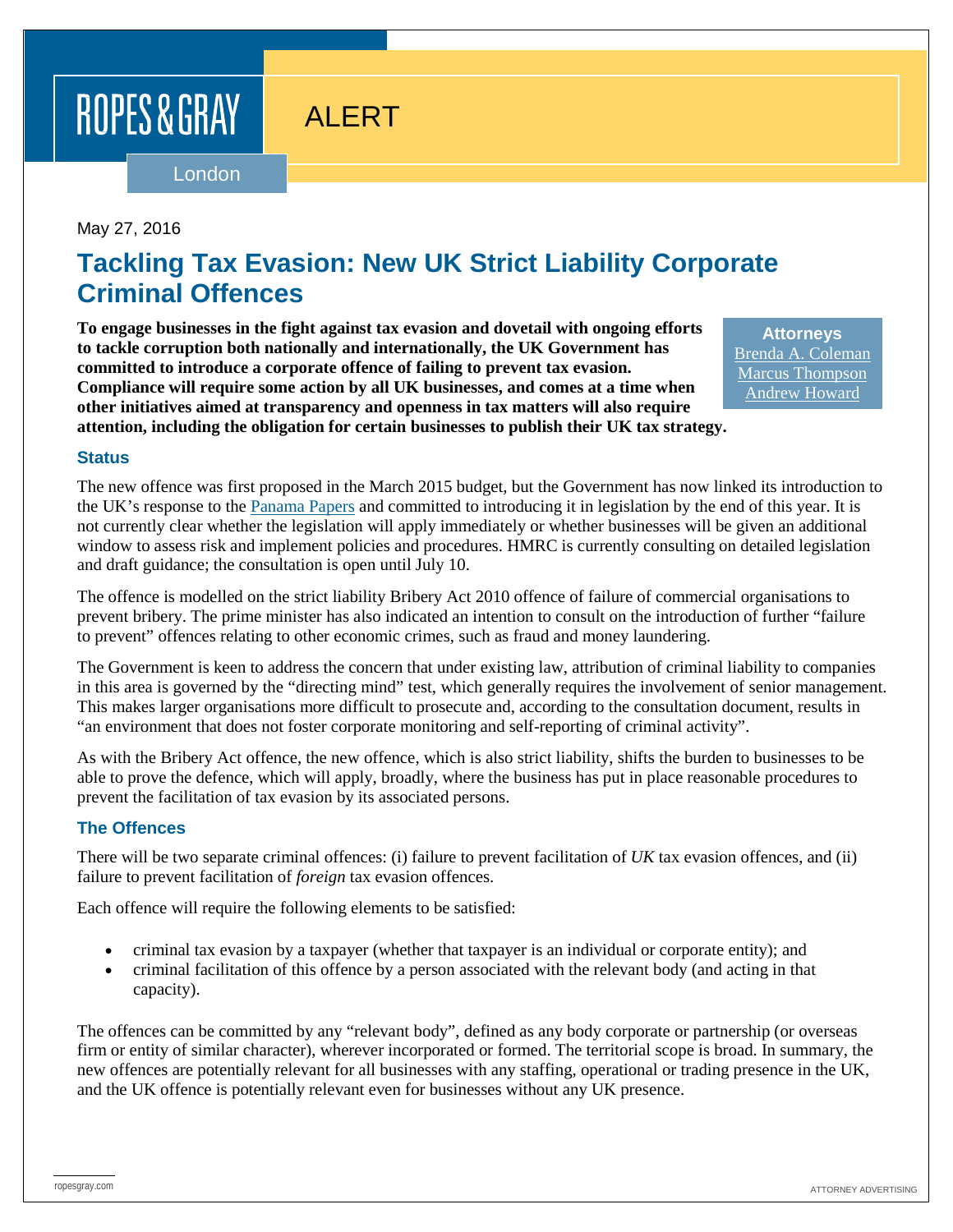ALERT | 2

#### *Associated Persons*

The category of people whose acts a business will be responsible for is very wide. Based on the Bribery Act 2010 definition, an associated person is any person (individual or corporate entity) who *performs services for or on behalf of the relevant body*. This is includes employees (for whom association with their employer is a rebuttable presumption), agents, subsidiaries and contractors. However, persons acting on their own behalf, for example employees acting on a "frolic" of their own, would be outside of scope. Persons to whom business is simply referred will generally be excluded, according to guidance, but this depends on an analysis of the particular situation, including contractual proximity, control and benefit. The draft guidance invites the submission of examples surrounding referral arrangements, following stakeholder requests for clarity on this issue.

#### *Tax Evasion and Facilitation – UK and Overseas*

In respect of UK tax evasion, a taxpayer must be shown to have committed a "UK tax evasion offence", defined as:

- an offence of cheating the public revenue; or
- an offence under the law of any part of the UK consisting of being knowingly concerned in, or taking steps with a view to, the fraudulent evasion of a tax. HMRC draft guidance cites an example using section 72 VATA 1994 (fraudulent evasion of VAT).

In addition, the associated person must be shown to have committed an offence of *facilitating* the commission of that UK tax evasion offence (a "UK tax evasion facilitation offence"). This is defined as a person doing any of the following:

- anything constituting the commission of a UK tax evasion offence by virtue of that person being knowingly concerned in, or taking steps with a view to, the fraudulent evasion of tax by another person (for example under section 72 VATA 1994); or
- aiding, abetting, counselling or procuring the evasion offence (including the Scottish equivalents).

"Dual criminality" is required in respect of foreign tax evasion:

- the evasion must be a criminal offence under the law of the foreign country concerned (relating to the evasion of tax in that country) and, assuming that there was an offence of that kind in the UK in relation to that tax, amount to being *knowingly concerned in or taking steps with a view to the fraudulent evasion of that tax*; and
- the facilitation must be a criminal offence under the law of the foreign country concerned and, if the evasion offence were a UK tax evasion offence, amount to a UK tax evasion facilitation offence (as set out above).

#### *Strict Liability*

There is no requirement for directors/senior management of the business to be involved in, or aware of, the illegal activities concerned in order for the business to be liable. However, in respect of the underlying offences, the relevant associated persons need to have been knowingly involved in some fairly significant wrongdoing. Separate prosecutions or convictions for tax evasion and the facilitation are not required (meaning that the corporate offence can be prosecuted even where, as is common, the underlying offence results in a civil settlement) but prosecutors must demonstrate that these predicated offences have been committed to the criminal standard (beyond reasonable doubt), including the requisite intent or knowledge. For example, associated persons acting negligently, in good faith, or those deceived by the evader would fall short of committing a facilitation offence.

The penalty for the corporate offence is an unlimited fine.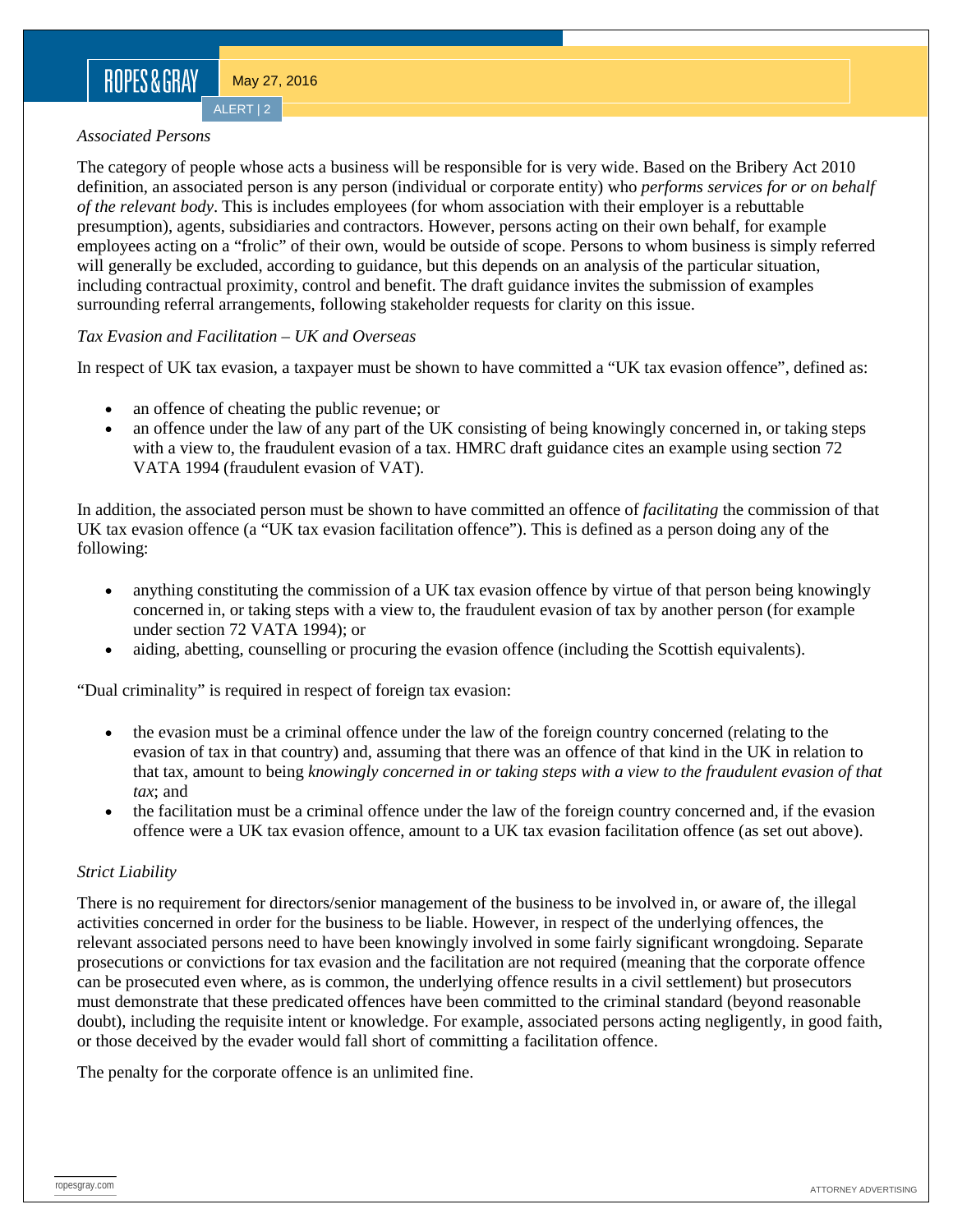ALERT | 3

#### **Defence: Reasonable Prevention Procedures**

Given the strict liability nature of the offence, organisations must focus their attention on meeting the statutory defence of having in place prevention procedures which are *reasonable in all the circumstances* (or that it is reasonable for it not to have any such procedures). As the burden will be on the (defendant) organisation to raise the defence, ensuring appropriate documentation is kept will be a key factor.

Resembling other financial crime and anti-money laundering guidance, the draft guidance sets out a number of principles intended to be applied in a risk-based and proportionate way.

It is also contemplated that trade bodies and sector representatives will develop sector-specific guidance which can be put forward for endorsement by the Government.

#### **Risk Assessment**

In practical terms, it will be incumbent on any business within the scope of the new offences first to consider the nature, scale, location and complexity of its activities, and to conduct an initial assessment of tax evasion facilitation risks these pose. As the UK and foreign tax evasion offences are separate, it may be appropriate to also address these risks separately. It can also be observed that different businesses will have different risk profiles in relation to the different offences. For example, a UK-headquartered mining company may have little reason to perceive risk in connection with the UK offence, but if it is active in overseas jurisdictions where tax evasion is relatively commonplace, then it may see enhanced risk in connection with the overseas offence.

Questions to ask as part of an initial assessment might include:

- Who should have responsibility for assessing the level of risk exposure across the organisation? Is external assistance necessary, or can the assessment be conducted in-house?
- Who is an "associated person" (employees/contractors, agents, subsidiaries)?
- Where do they operate and what services do they offer taxpayers?
- What is the scope for the facilitation of tax evasion by such associated persons?
- What effect might the organisation's internal structures/procedures have on the level of risk (e.g., staff training deficiencies, remuneration, communication, reporting)?

Businesses should consider how the risk of facilitation of tax evasion interacts with the wider tax and regulatory context in which they operate. For example, the draft guidance notes that risks to an organisation may be increased where the firm serves customers in jurisdictions that do not report taxpayer information under the Common Reporting Standard (CRS).

For businesses with very low risk exposure, it would be prudent to ensure that such assessment is clearly articulated and reported to the board/senior management for consideration and approval. The statutory defences contemplate that it may be reasonable to conclude that no preventative procedures are required, but businesses should keep such assessments under review in the event that circumstances change.

More broadly, top-level management will be expected to foster a culture of compliance and communicate commitment to the prevention of tax evasion facilitation within the organisation. This is likely to extend to some level of senior involvement in the development of preventative measures (or the decision not to implement such measures).

#### **Compliance Procedures**

Businesses which do identify some level of risk in their risk assessment will need to consider what procedures to put in place. Topics to consider include: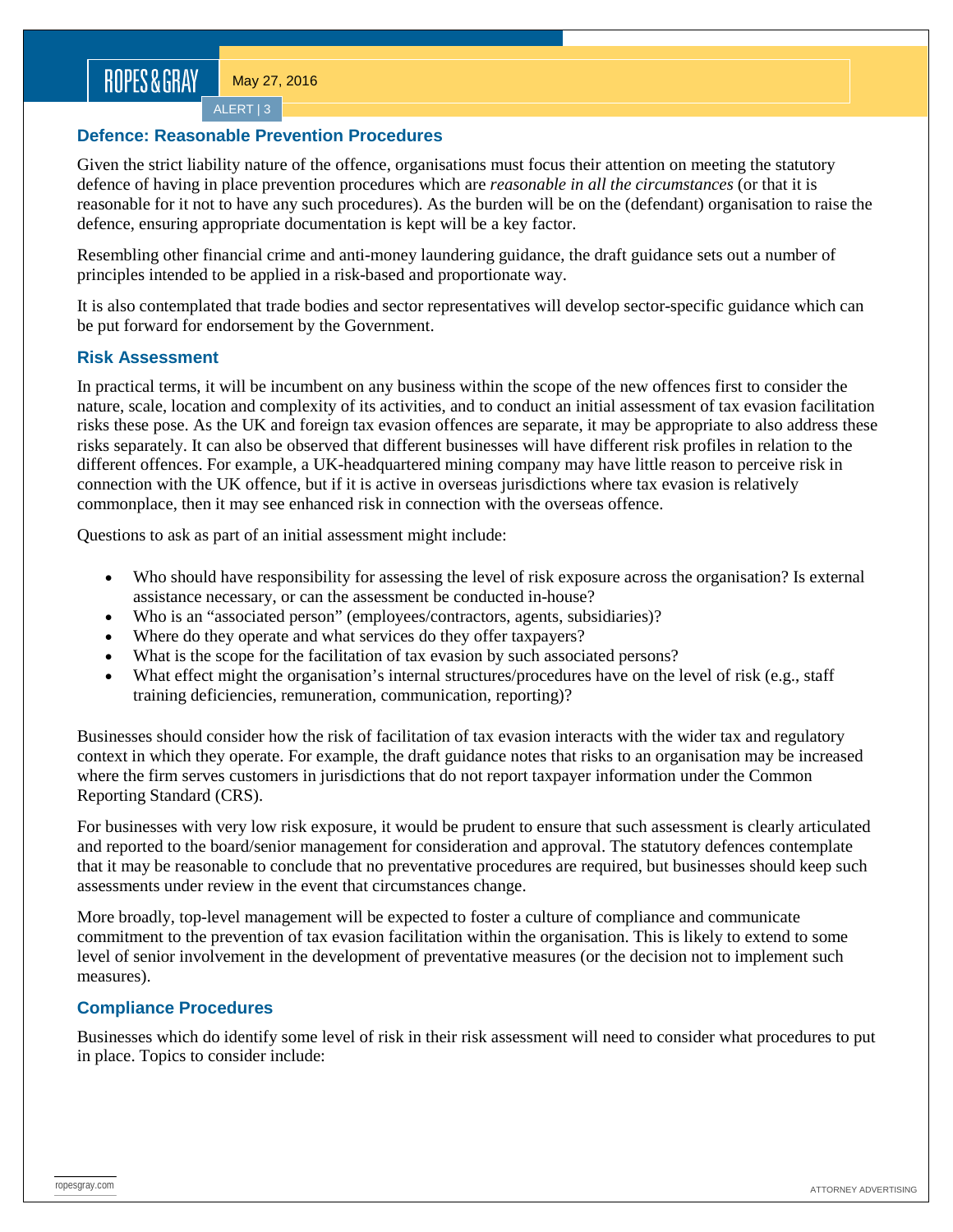# ROPES&GRAY

May 27, 2016

ALERT | 4

- Due diligence conducted on associated persons (including employees, contractors, agents, referral firms): what due diligence/KYC is currently undertaken, and what adjustments can be made to accommodate the new offences?
- Contractual arrangements with associated persons: should informal arrangements be formalised, or amendments made to existing agreements to assert the organisation's stance and facilitate enforcement of its policy?
- Existing policies, procedures and practices: can these be tailored to incorporate tax evasion facilitation prevention, or is a standalone document required? What disciplinary procedures will apply to breaches of procedure?
- Communication/staff training: What needs are identified? Is external communication of the policy appropriate? Are there means for employees to report concerns confidentially?

#### **Other Considerations**

A carefully crafted policy document is unlikely to be of value in a trial if it has been left on the shelf to gather dust. Businesses should also consider appropriate arrangements for ongoing monitoring, review and amendment of procedures as the internal and external business environment changes.

Businesses looking to invest in or purchase entities within the scope of these new offences should include tax evasion facilitation risk on the list of due diligence to be conducted on the target, alongside Bribery Act issues. Whilst the penalties for the new offences are purely financial, the public relations impact of association with an entity implicated in tax evasion should not be overlooked.

#### **UK Tax Strategy**

Draft legislation has also been released that will require large groups, companies and partnerships to publish their tax strategy annually, with the first publication to be before the end of the first accounting period commencing after royal assent to the Finance Bill 2016 (due in summer 2016). The strategy must be published on the internet and available free of charge to the public for at least one year, or until it is replaced by the following year's strategy.

#### *Scope*

UK corporates and partnerships with a turnover of more than £200 million, or with aggregate balance sheet assets of more than £2 billion (by reference to the position at the end of the business's previous financial year), are within the scope of the draft rules. The provisions regarding groups are somewhat surprising, and would capture:

- Groups headed by a UK corporate, where either (i) the total turnover/balance sheet assets of all UK companies within the group meet the above thresholds (and where the group includes at least two UK companies or permanent establishments), or (ii) the group is otherwise classified by the OECD as an MNE group and subject to country-by-country reporting (i.e., turnover of more than €750 million); and
- "UK subgroups" of larger groups headed by a foreign corporate, where either (i) the total turnover/balance sheet assets of all UK companies within the group meet the above thresholds (and, as above, where the group includes at least two UK companies or permanent establishments), or (ii) the group is otherwise classified by the OECD as an MNE group (as above).

The result of this is that large MNE groups with relatively minor UK operations would still be required to publish a tax strategy by virtue of the group's overall size. As the legislation is currently in draft form, it is uncertain whether a *de minimis* threshold will eventually be included to counter this effect.

The requirement for the group to be headed by a "relevant body" (defined as a company or other body corporate, and excluding an LLP) means that in a typical fund context, different investments will generally not be aggregated for the purposes of whether the thresholds are met, provided that these are not held under a "master" holding company.